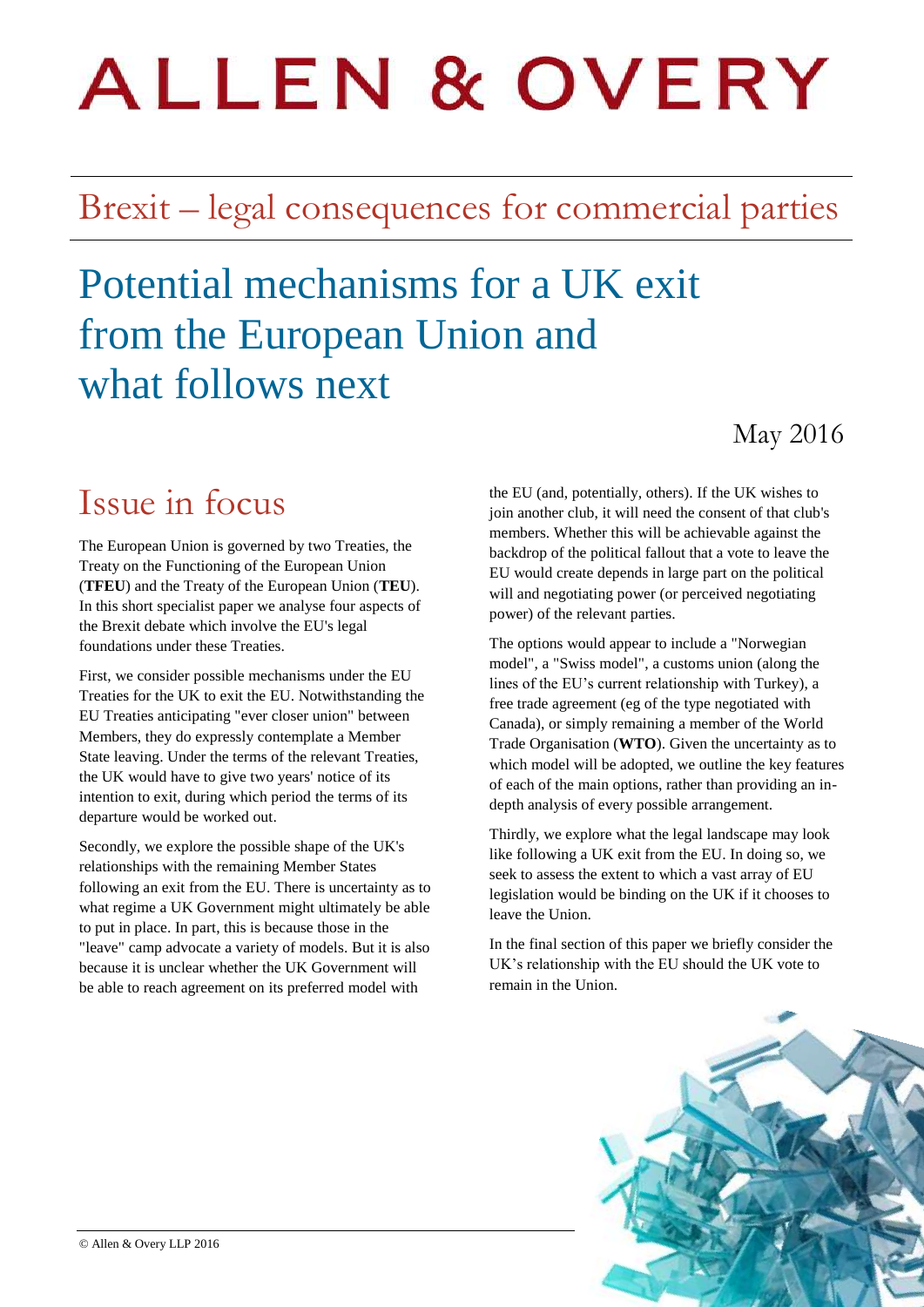# Analysis

#### What do the EU Treaties say about exit?

Although the Member States have expressly ceded certain competences to the EU, the Treaties recognise that those Member States must be free to "reclaim" those competences and leave the Union.

Article 50 of TEU contains an express provision allowing a Member State to exit from the EU. It provides, in part, that: "Any Member State may decide to withdraw from the Union in accordance with its own constitutional requirements". Article 50 also sets out the broad mechanism for withdrawal. In particular, it provides that:

- a) within two years of a Member State notifying the European Council (the **Council**) of its intention to withdraw from the EU, the EU "must negotiate and conclude an agreement with that Member State, setting out the arrangements for its withdrawal and taking account of the framework for its future relationship with the EU" (Article 50(2)(b));
- b) that withdrawal agreement is to be signed by the Council, acting by a qualified majority, and after obtaining the consent of the European Parliament, acting on a majority vote basis (Article  $50(2)(c)$ ); and
- c) the Treaties would cease to apply to the withdrawing State from the date of entry into force of the withdrawal agreement or, failing that, two years after the notification of the State's intention to leave unless the Council, in agreement with the withdrawing State, unanimously decides to extend this period (Article 50(3)).

An exit from the EU under Article 50 would not therefore necessarily require the consent of all Member States, although in practice such consent might be necessary if the withdrawal arrangements went further than simply dealing with how the UK extracts itself from EU membership and covered matters in relation to which unanimity is necessary and which may potentially require compliance with Member States' constitutional rules (eg a new free trade agreement).

The effect of these provisions is that, if the UK notifies the Council of an intention to withdraw and no

withdrawal agreement is reached within the two-year period, nor an extension agreed, the UK would, in effect, exit the EU unilaterally at the expiry of the period and would cease to be bound by the Treaties.

The timing of the delivery of any withdrawal notice to the Council will therefore be important if the UK wants to avoid a unilateral exit, given the fact that the negotiation of the withdrawal agreement is likely to be complex and time consuming. The UK Government may wish to lay the groundwork for these important negotiations before delivering such a notice. Neither the Treaties nor the UK legislation governing the referendum specify the timing for its delivery (indeed, the referendum is strictly advisory so there is no formal requirement under the UK rules to deliver a withdrawal notice following a "leave" vote). This would essentially be a political decision.

Whenever a withdrawal notice is given, the UK would, at least in theory, continue to be bound by EU law during the period between delivery of the notice and Brexit itself, unless a different arrangement was agreed. The UK Government would be unlikely to be in a hurry to implement new EU laws passed during this period, however, and its ability to influence the negotiation of legislation would be likely to be significantly diminished.

#### What are the possible post-Brexit models?

Significantly, the Treaties provide very little guidance about the legal consequences of withdrawing from the EU or what the post-exit world would look like for the departing State (and remaining Members). Existing models for the EU's relations with non-Member States suggest that there are a range of arrangements that could be agreed if the UK decided to leave the EU, from the "EU-lite" precedent set by Norway, with its EFTA and EEA membership, through various levels of economic integration and cooperation with the EU, to the UK "going it alone" at the other end of the spectrum. The principal options are discussed in further detail below.

There are a number of general points to note in relation to what the existing models might be able to tell us about the likely shape of the UK's post-Brexit relationship with the EU. In particular, these models show a clear correlation between the level of access that non-Member States have to the EU's single market and the extent to which they are required to comply with EU law, agree to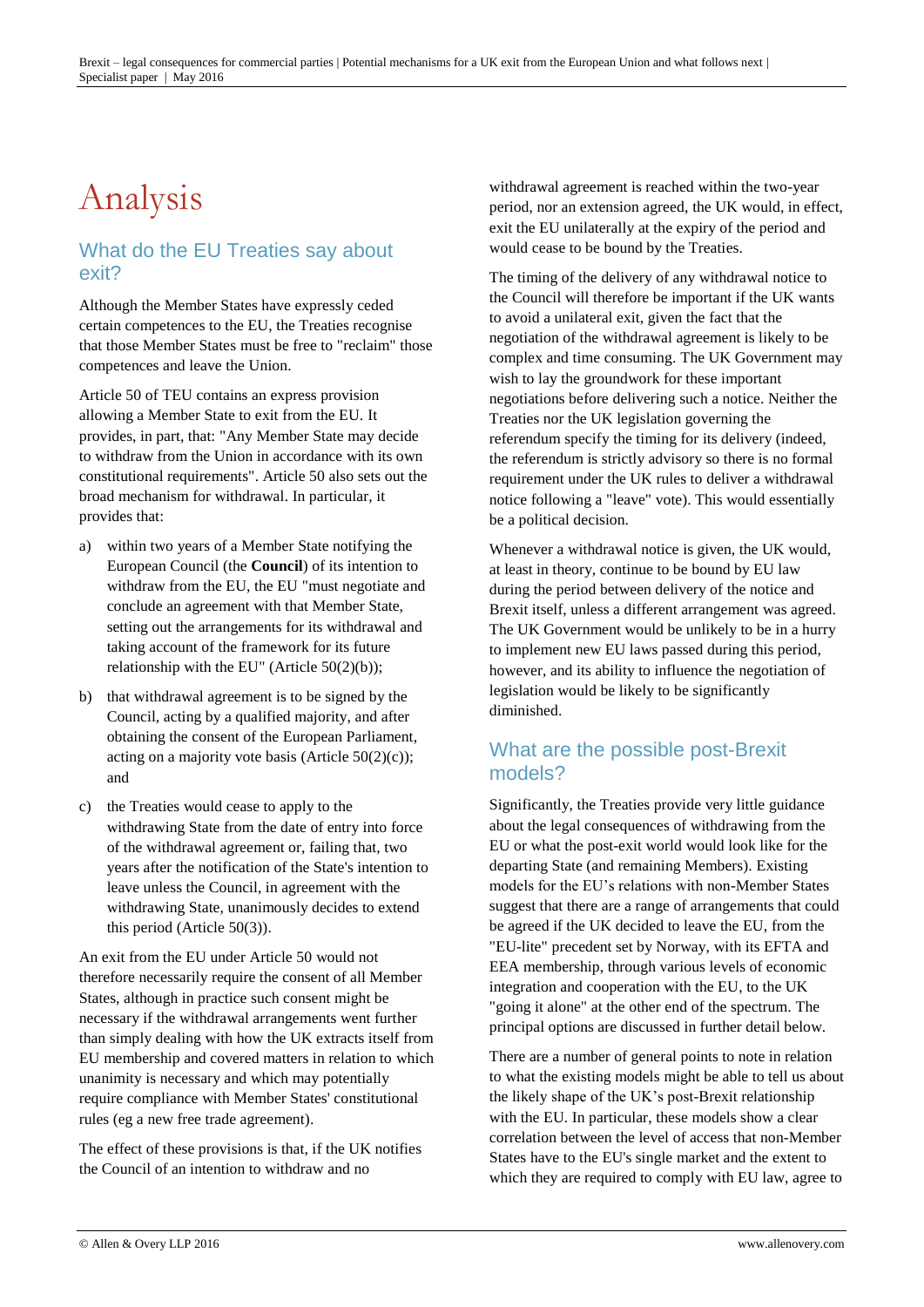free movement (of people, goods, capital and services) and contribute financially to the EU budget.

There are various ways in which a post-Brexit model could be documented. For example, the agreement as to the UK's withdrawal from its existing relationship with the EU could be documented separately from any agreement(s) as to its future relationship. Alternatively, a single agreement could be put in place covering both the withdrawal agreement and any further agreement as to the new relationship.

The European Economic Area (**EEA**) brings together the 28 EU Member States plus Iceland, Norway and Liechtenstein (ie all EFTA states minus Switzerland) in a single market. The EEA Agreement provides for the adoption of EU legislation covering the four freedoms – the free movement of goods, services, persons and capital – throughout the 31 EEA States. In addition, the EEA Agreement covers cooperation in other important areas such as research and development, education, social policy, the environment, consumer protection, tourism and culture, collectively known as "flanking and horizontal" policies. Each EU Member State must be a party to the EEA Agreement and EFTA members may accede to it. For the UK to re-join the EEA post-Brexit, all members would need to agree.

The European Free Trade Association (**EFTA**) has four states as members – Switzerland, Iceland, Norway and Liechtenstein. EFTA is an intergovernmental organisation set up for the promotion of free trade and economic integration, originally intended as a way to achieve the benefits of trade with the (then) EEC without full membership. EFTA manages a network of worldwide free trade agreements and is governed by the Convention Establishing the European Free Trade Association. Any state can accede to the EFTA Convention upon approval of the EFTA Council and with the consent of all EFTA Member States.

#### *1. EEA: The Norwegian model*

Assuming the necessary agreement/approvals could be obtained (and the UK becomes an EFTA member as required under the EEA Agreement), the UK could leave the EU but join the EEA as a non-EU Member State member, like Norway.

This option would be closest to the UK's current relationship with the other EU Member States and would retain the UK's place within the single market. Therefore, it would minimise the practical consequences of Brexit to the greatest extent. However, it may be the least politically appealing option as it would not allow the UK to disengage itself from some aspects of the EU legal regime that are unpopular among many in the Brexit camp (eg it would require the UK to permit free movement of people). It would also require a significant financial contribution from the UK.

If this approach was followed, the UK would be bound to apply a significant volume of EU law in a range of fields including in relation to financial services, employment and certain consumer protections. While remaining bound by EU law, however, the UK would not have a formal seat at the table when EU law is drawn  $\overline{\mathbf{u}}$ 

There would be some EU legislation that the UK would no longer be required to apply if it followed this model, which may mean that the UK would have to enact domestic legislation in its place. Notably, as an EEA member, the UK could set its own rules in areas such as agriculture and fisheries, transport and energy.

#### *2. The Swiss model*

If it exited the EU, the UK might seek to adopt a model along the lines of the current Swiss model (albeit that this model was initially intended as a transition to full EU membership), with its many bilateral agreements with the Member States and limited access to the single market in specifically defined areas. The UK may also seek to become an EFTA member, like Switzerland.

This model would require more detailed negotiation than the Norwegian model as bespoke terms for access to the single market would have to be agreed. It may well also require the UK to accept at least some of the EU's rules on freedom of movement and to comply with EU rules when trading within the market, again without a formal seat at the table when those laws are drafted. Also, if the Swiss model was adopted literally, freedom of movement of services would be limited. This model would also require a financial contribution from the UK. It is understood that the Swiss arrangement is not a popular model in Brussels due to its complexity and so there may be limited enthusiasm for agreeing to a similar arrangement for the UK.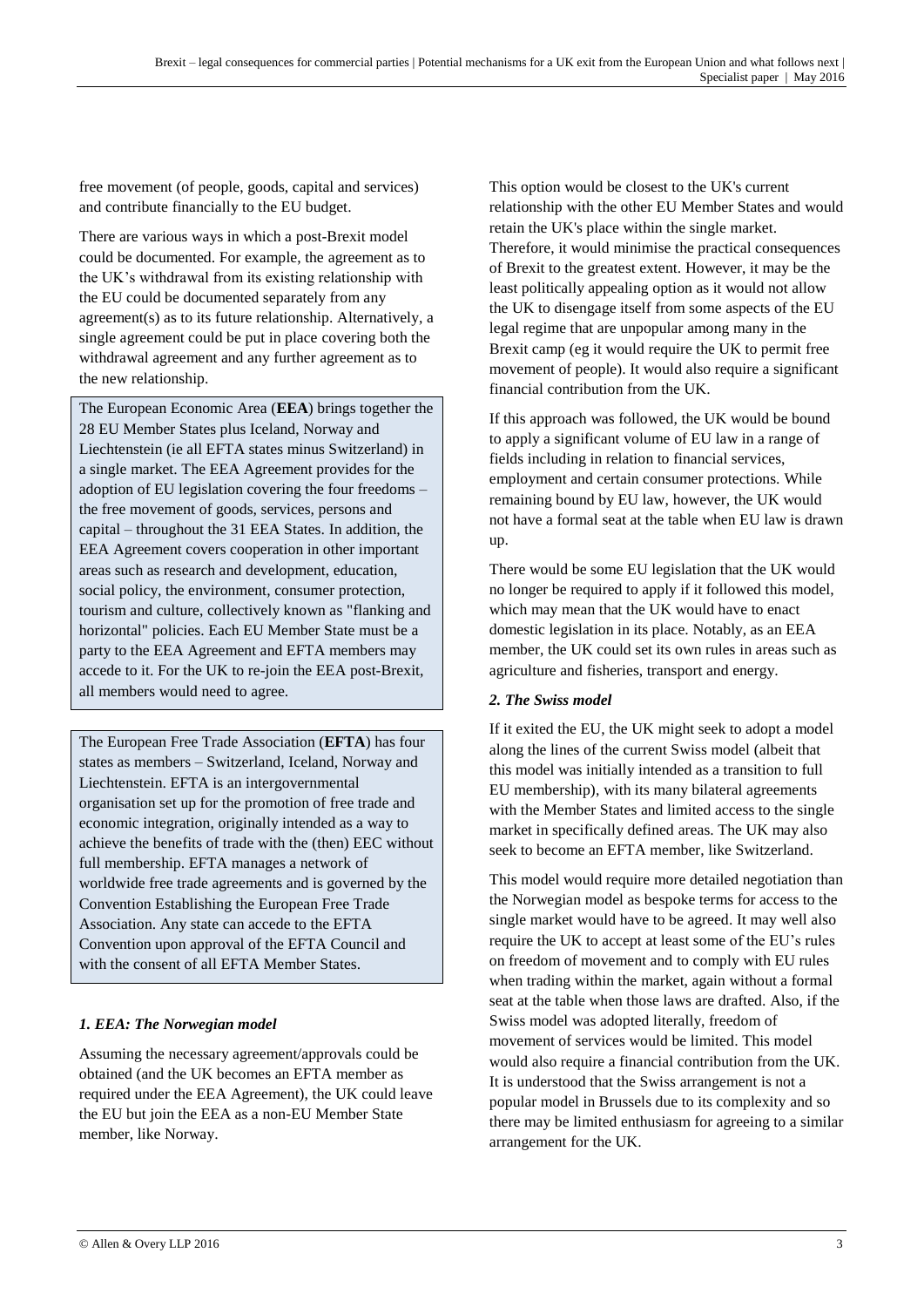#### *3. Customs union: The Turkish model*

If the UK leaves the EU, it may have little appetite for joining any new "club" along the lines described above. However, it is unlikely that the UK would not try to retain at least some form of arrangement with the EU.

One such arrangement currently in existence is the customs union between the EU and Turkey. Under this model, which applies only to trade in goods and not services, no internal tariffs are applied to trade between Turkey and the EU and there are common external tariffs for trade with third states.

If the UK adopted this model for trading with the EU, it would not have to make a financial contribution to the EU budget and would not be bound by the majority of EU law and would therefore have to legislate to fill the significant gaps in its national legislation that would be left upon exit. Nor would it have access to the market in services via such an arrangement. However, a formal customs union would not, in practice, be likely to achieve a total break from the EU legal regime. The EU and the UK would have to agree rules on trade which would in reality be highly likely to require the UK to adopt the relevant EU rules (eg on the standards applicable to goods entering the single market) without any ability to influence the setting of those rules or their interpretation by the EU courts.

#### *4. Deep free trade agreement: The Canadian model*

Alternatively, the UK may seek to negotiate an extensive free trade agreement and may look to the EU/Canadian free trade agreement, which has been agreed but is not yet in force. The Canadian deal (which took over seven years to negotiate) allows tariff free trade in goods (subject to complex country of origin rules) and provides for the removal of certain non-tariff barriers in relation to both goods and services, including financial services. Under such a model the UK would retain control over tariff arrangements with other (non-EU) countries.

#### *5. WTO membership: UK alone*

This model, which would simply lead to: (i) the application of caps on tariffs applicable to goods traded between the UK and the EU; and (ii) limits on certain non-tariff barriers in relation to goods and services, would represent the greatest change from the status quo. It would not apply to services and may well require substantial amounts of new legislation to replicate EU legislation that would fall away on Brexit. The UK

would not be required to make any financial contribution to the EU, however, nor would it be bound by EU laws.

#### The UK's legal landscape on Brexit

#### *The UK's domestic affairs*

Whichever model is adopted, the legal landscape post-Brexit would change. As noted above, this change would be most stark if a WTO model was followed, but even adopting the Norwegian model would mean significant areas previously occupied by EU law (such as agriculture) would need to be addressed.

As well as being dependent on the model that is adopted, the extent of the change in the legal landscape on Brexit (and the mechanism by which it will be achieved) will depend in part on the way in which particular EU laws have been implemented in the UK. For example, where EU laws (broadly, **European Directives**) have been implemented via primary legislation in the UK, that legislation will remain part of English law on Brexit, unless it is amended or repealed. Conversely, EU laws that have direct effect in the UK without the need for implementing legislation (broadly, **European Regulations**) would fall away on Brexit unless legislation was passed transposing those laws into UK law. There have also been over 5,000 statutory instruments (**SI**s) made pursuant to the European Communities Act 1972 (the **Act**). If the Act is repealed upon Brexit then, without more, those SIs would also fall away (although in practice the UK Government may seek to legislate to retain any SIs it considers beneficial to the UK).

There would be a number of difficult issues that the UK Government would have to grapple with when legislating for Brexit, including:

a) **Transitional arrangements:** Although there will be a two-year (or longer) transitional period between any vote to leave the EU and Brexit itself, unless the post-Brexit model is agreed far enough ahead of Brexit to allow the UK Government to make all necessary legislative changes, it is likely that the UK Government will need to put in place additional transitional arrangements in the run-off period immediately post-Brexit, for example allowing EU law to continue to apply for a limited period while the UK Government takes steps to fill the legislative gaps. (Greenland and the (then) EC had such a transitional period when Greenland exited in 1985). However, while a seemingly neat solution in theory,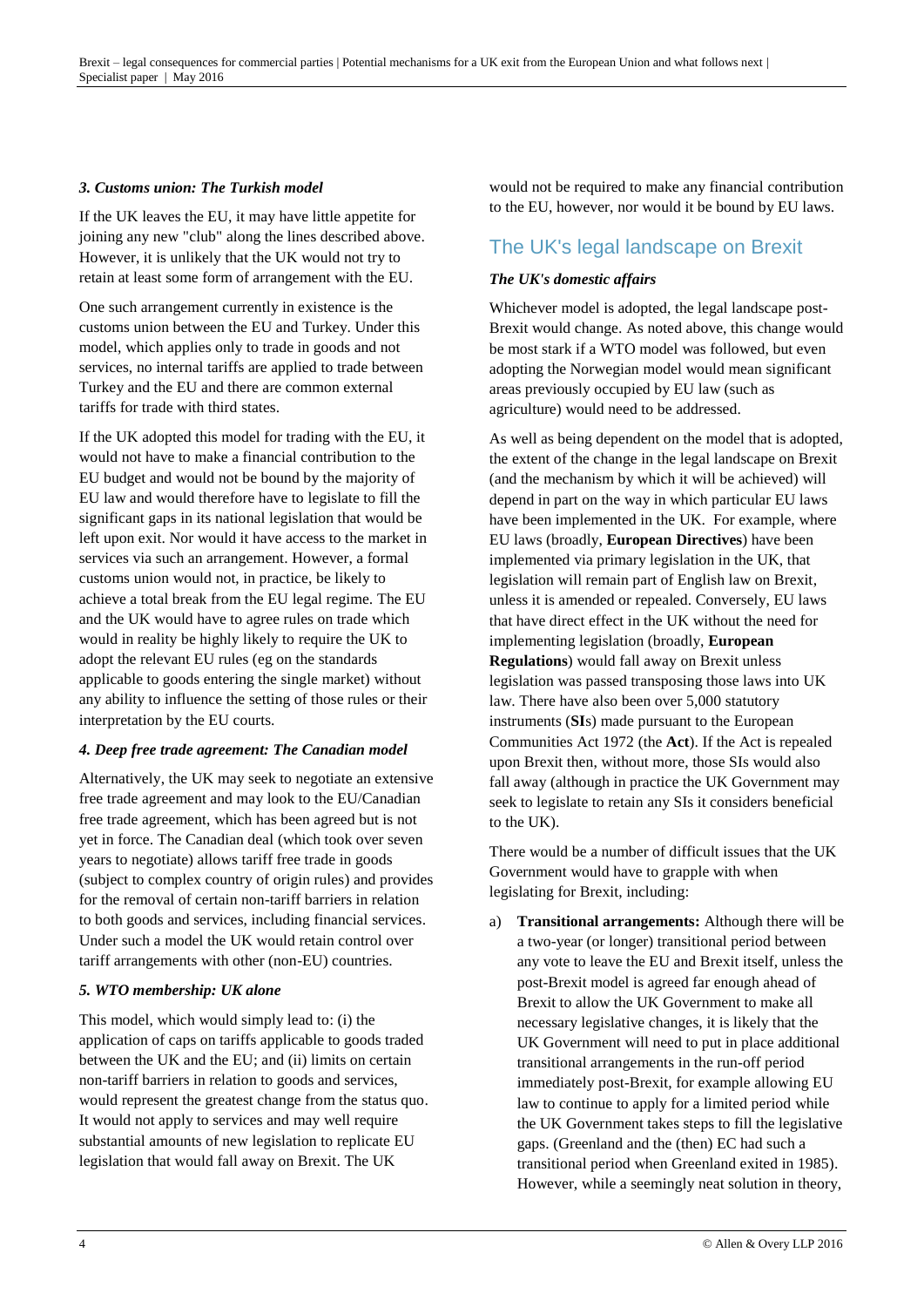it does raise questions regarding how these obligations would be policed during the run-off period (and, indeed, as to who would police the law as it applied pre-Brexit).

- b) **Filling the legislative gaps**: The UK Government would need to legislate to fill the gaps in the legal regime created by Brexit, either by adopting preexisting EU measures into domestic law (and amending them where necessary) or by introducing wholly new measures (the latter option in itself may be considered to be a further source of uncertainty).
- c) **Managing logistics**: If the UK wished to ensure that some but not all existing EU legislation forms part of UK domestic law on Brexit, it might carry out a pruning exercise, considering each piece of EU legislation separately to decide whether it should continue to apply and, if so, whether any amendments should be made. This would inevitably be a complex and time consuming exercise. Alternatively, the Government may decide to legislate in bulk, for example, by introducing a single statute which would incorporate all EU Regulations into primary UK law. But even this approach would not be straightforward. For example, consideration would need to be given to how references to European institutions and courts should be construed and how to deal with instruments that cannot be adopted unilaterally (eg those predicated on reciprocity).
- d) **Vested rights**: It may be that some parties will seek to argue that certain EU-law derived rights have vested in them as a matter of national or international law, such that those rights cannot fall away on Brexit. Conceivably, reliance may also be placed on arguments under investment treaties between the UK and other Member States or on human rights legislation.

On any assumption, it is clear that significant transitional measures and domestic legislation will be required to clarify the position post-Brexit. However, while the UK Government is in a position unilaterally to decide upon the UK's domestic law, the impact of Brexit upon the UK's external relations with other Member States will be more complex to address.

The other important point to bear in mind is that if an exit is agreed between the Member States, it may be that supplementary EU law is passed dictating the approach

that Member State courts should take to the UK post-Brexit.

The **Charter of Fundamental Rights** forms part of the EU Treaties and would cease to apply to the UK upon exit from the EU. It applies to Member States when implementing EU law and is enforced by the EU courts in Luxembourg.

Separately, the **European Convention on Human Rights** is an international treaty which the UK signed up to as a member of the Council of Europe. It is not an EU instrument and is enforced by the European Court of Human Rights in Strasbourg. It was incorporated into domestic law by the Human Rights Act 1998 and will not be affected by the UK exiting the EU.

#### *The UK's non-EU external relations*

The UK is currently bound by a number of international agreements concluded on its behalf by the EU. What would happen to those agreements post-Brexit?

Since the Lisbon Treaty (Article 216(2) TFEU), the EU has had express competence to enter into, and has in fact entered into, a number of agreements with non-EU states on behalf of Member States. Whether the UK will remain bound by international agreements with non-Member States is likely to depend on how the agreement was signed (ie whether it was signed by the EU or the UK or both) and whether the subject matter was within the EU's exclusive competence. If the agreement covers a matter which is within the exclusive competence of the EU (either expressly or impliedly – see Article 3(1) and 3(2) TFEU) and was signed solely by the EU, then the UK would no longer be bound on Brexit. If the UK wanted to be a party in its own right it would have to sign itself or alternatively make its own arrangements. The EU's exclusive competence covers substantial areas such as the common commercial policy, ie trade with third states, and competition law.

The UK Government would need to assess which international obligations have been assumed by the EU, identify the gaps that would arise post-Brexit and then take steps, where appropriate, to negotiate replacement agreements. This is likely to be a complex exercise. Moreover, it will not be a purely legal exercise – international instruments cannot be negotiated in a vacuum. To replace existing free trade agreements that the UK may not benefit from upon any Brexit, the UK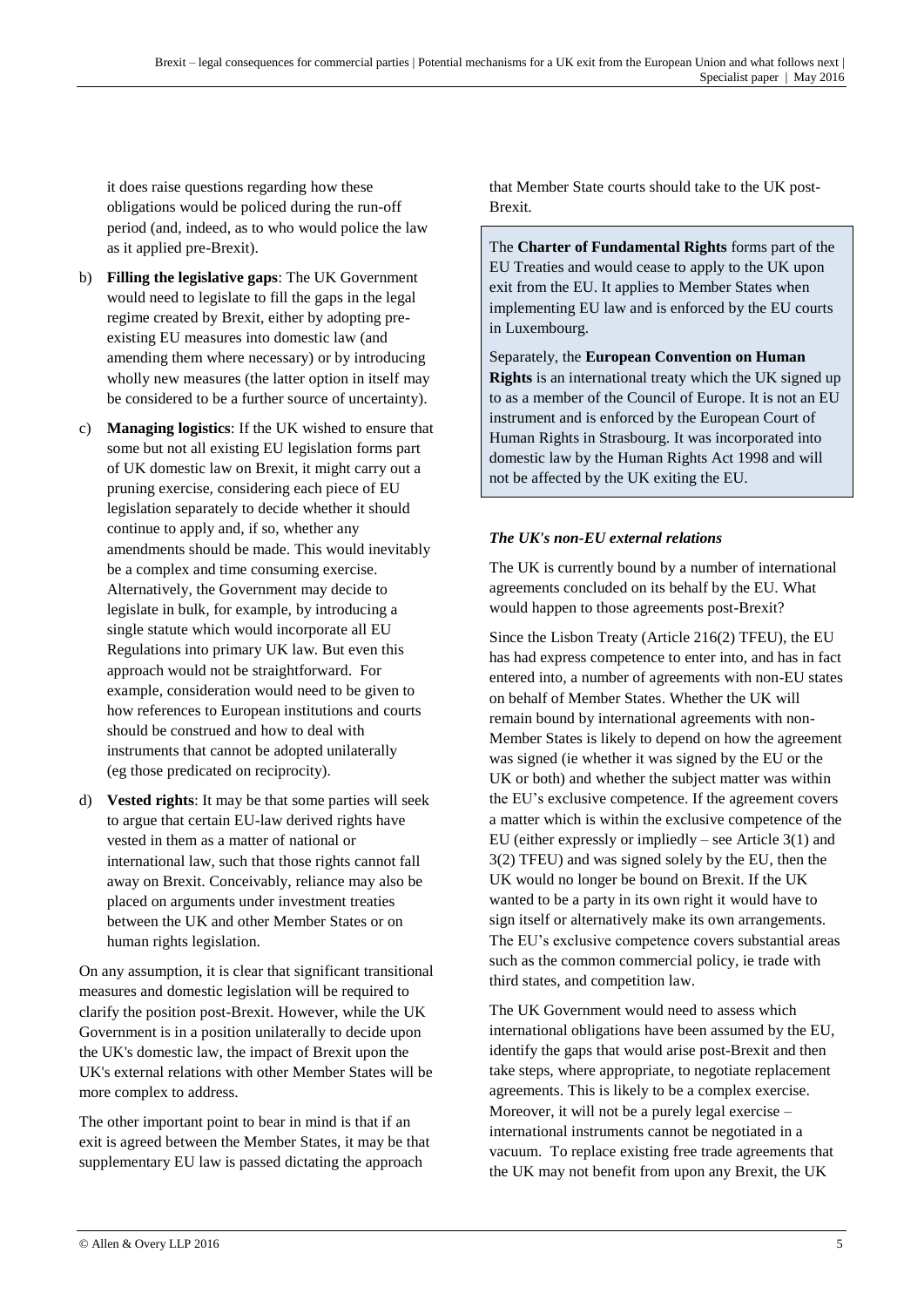would have to persuade other governments that it is worth the effort.

#### Remaining in the EU – The alternative to Brexit

If the UK votes to remain in the EU on 23 June, the changes to the legal landscape will be much less significant than if there was a vote in favour of Brexit. However, some further legislative measures will be required to give effect to the package of reforms negotiated in Brussels earlier this year.

A Decision of the Heads of State or Government meeting within the European Council concerning a New Settlement for the United Kingdom within the European Union was adopted on 19 February 2016 (the **Decision**). This was the result of David Cameron's efforts to secure his proposed package of reforms and contains a variety of measures (some of which are dependent upon implementation by the EU institutions) intended to address concerns raised by the UK Government in the areas of the Eurozone/economic governance, competitiveness, sovereignty and EU free movement.

The Decision would become effective on the same date as the UK Government informs the Secretary-General of the Council that the UK has decided to remain a member of the EU. The Decision has attracted quite significant attention, and to a large degree, confusion in the UK press as to whether and to what extent it is legally binding.

Although all 28 Member States met to agree the Decision, this is not a Council decision, but is a decision of Member States expressing their national (not EU) competences. The Decision therefore gives rise to binding international law obligations on the Member States, although there is a separate question regarding whether further approval is required by some states at a national level. The Decision is not an instrument of EU law, although it clearly does impact on EU law as it

envisages the enactment of new EU measures and contains rules on the interpretation of EU law.

The Decision does not purport to amend the Treaties. It therefore relies on a combination of measures such as the Member States' commitment to the terms of the Decision and the subsequent enactment of primary and secondary EU legislation and Council Decisions (promised by the Member States rather than the EU institutions themselves) to bring the deal into effect.

## What does this mean for you?

This paper provides clients with a high level overview of EU exit mechanisms and the range of potential post-Brexit regimes, highlights the core areas of uncertainty and flags some areas where there may be a post-Brexit legislative overhaul. Understanding these issues will assist commercial parties in their contingency planning, both now and following any vote to leave the EU. However, the fact that there are significant uncertainties as to the post-Brexit regime emphasises the difficulties of making any firm assumptions or taking concrete steps at this stage. It also highlights the importance to commercial parties of following developments closely if there is a vote in favour of Brexit so that, as matters begin to become clearer, appropriate steps can be taken to mitigate any risks and take advantage of any opportunities.

This article is one of a series of specialist Allen & Overy papers on Brexit. For further guidance on Brexit contingency planning and on the issues to consider in specific areas if there is a vote to leave the EU on 23 June, please see our other Brexit papers, which are available at: [www.allenovery.com/brexit.](http://www.allenovery.com/brexit)